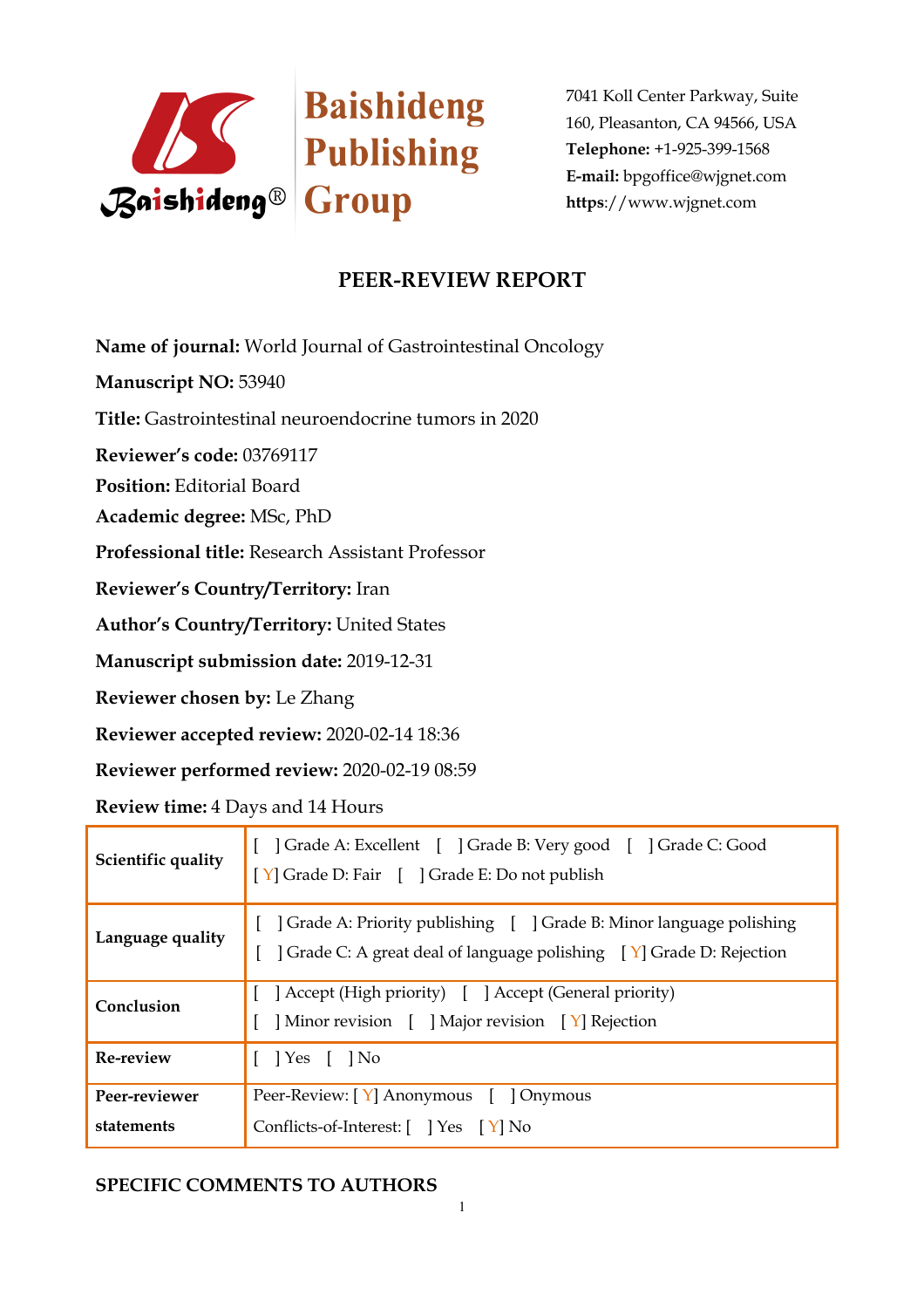

The article has a disorganized structure and requires several tables and further explains.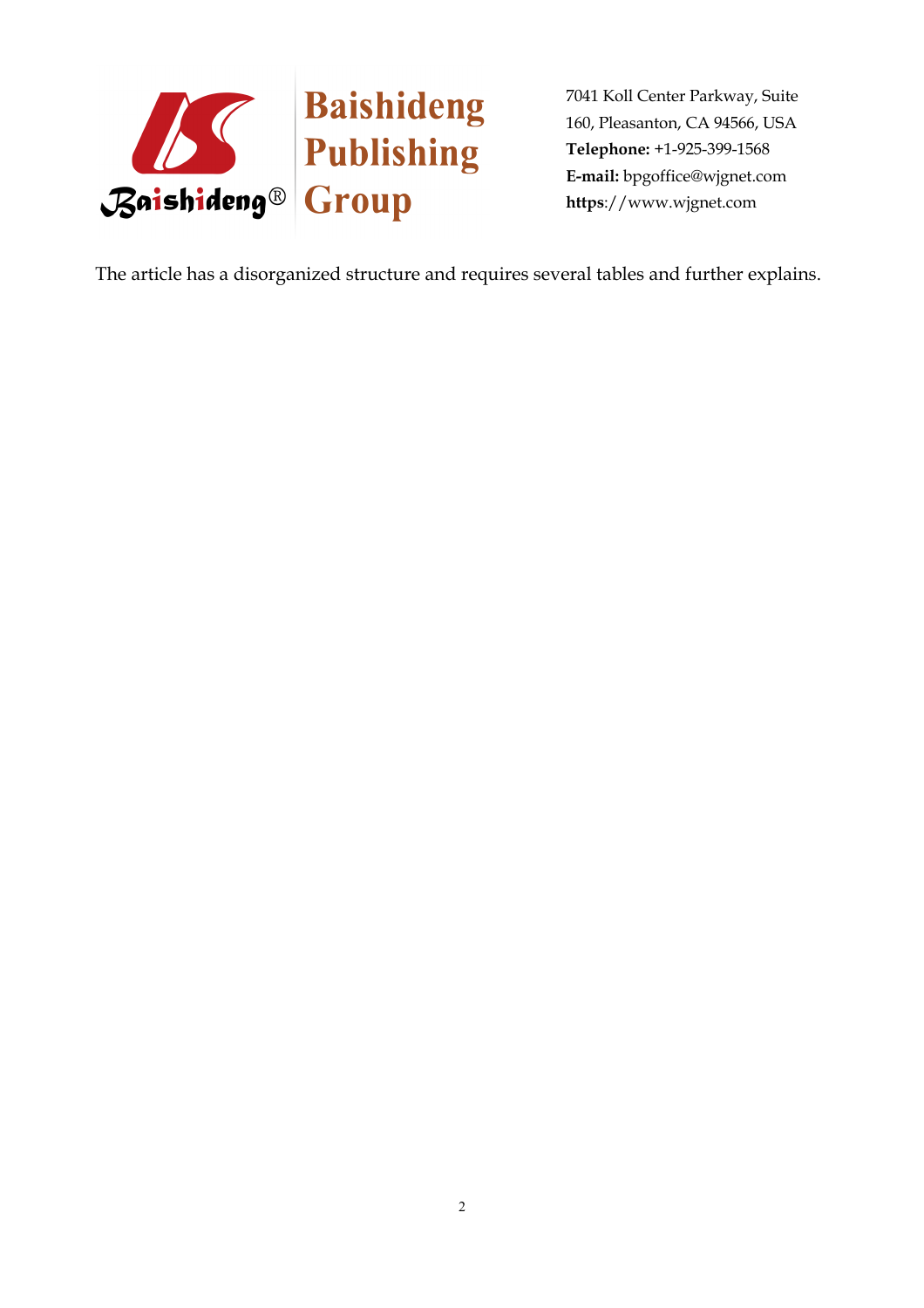

# **PEER-REVIEW REPORT**

**Name of journal:** World Journal of Gastrointestinal Oncology

**Manuscript NO:** 53940

**Title:** Gastrointestinal neuroendocrine tumors in 2020

**Reviewer's code:** 02542970

**Position:** Peer Reviewer

**Academic degree:** MD, PhD

**Professional title:** Doctor

**Reviewer's Country/Territory:** China

**Author's Country/Territory:** United States

**Manuscript submission date:** 2019-12-31

**Reviewer chosen by:** Le Zhang

**Reviewer accepted review:** 2020-02-22 11:33

**Reviewer performed review:** 2020-02-22 11:40

**Review time:** 1 Hour

| Scientific quality          | [ ] Grade A: Excellent [ Y] Grade B: Very good [ ] Grade C: Good<br>] Grade D: Fair [ ] Grade E: Do not publish                                              |
|-----------------------------|--------------------------------------------------------------------------------------------------------------------------------------------------------------|
| Language quality            | $\vert$ Grade A: Priority publishing $\vert Y \vert$ Grade B: Minor language polishing<br>Crade C: A great deal of language polishing [ ] Grade D: Rejection |
| Conclusion                  | [ ] Accept (High priority) $[Y]$ Accept (General priority)<br>  Minor revision     Major revision     Rejection                                              |
| <b>Re-review</b>            | $\lceil$   Yes $\lceil$   No                                                                                                                                 |
| Peer-reviewer<br>statements | Peer-Review: [Y] Anonymous [ ] Onymous<br>Conflicts-of-Interest: $[$ $]$ Yes $[$ Y $]$ No                                                                    |

## **SPECIFIC COMMENTS TO AUTHORS**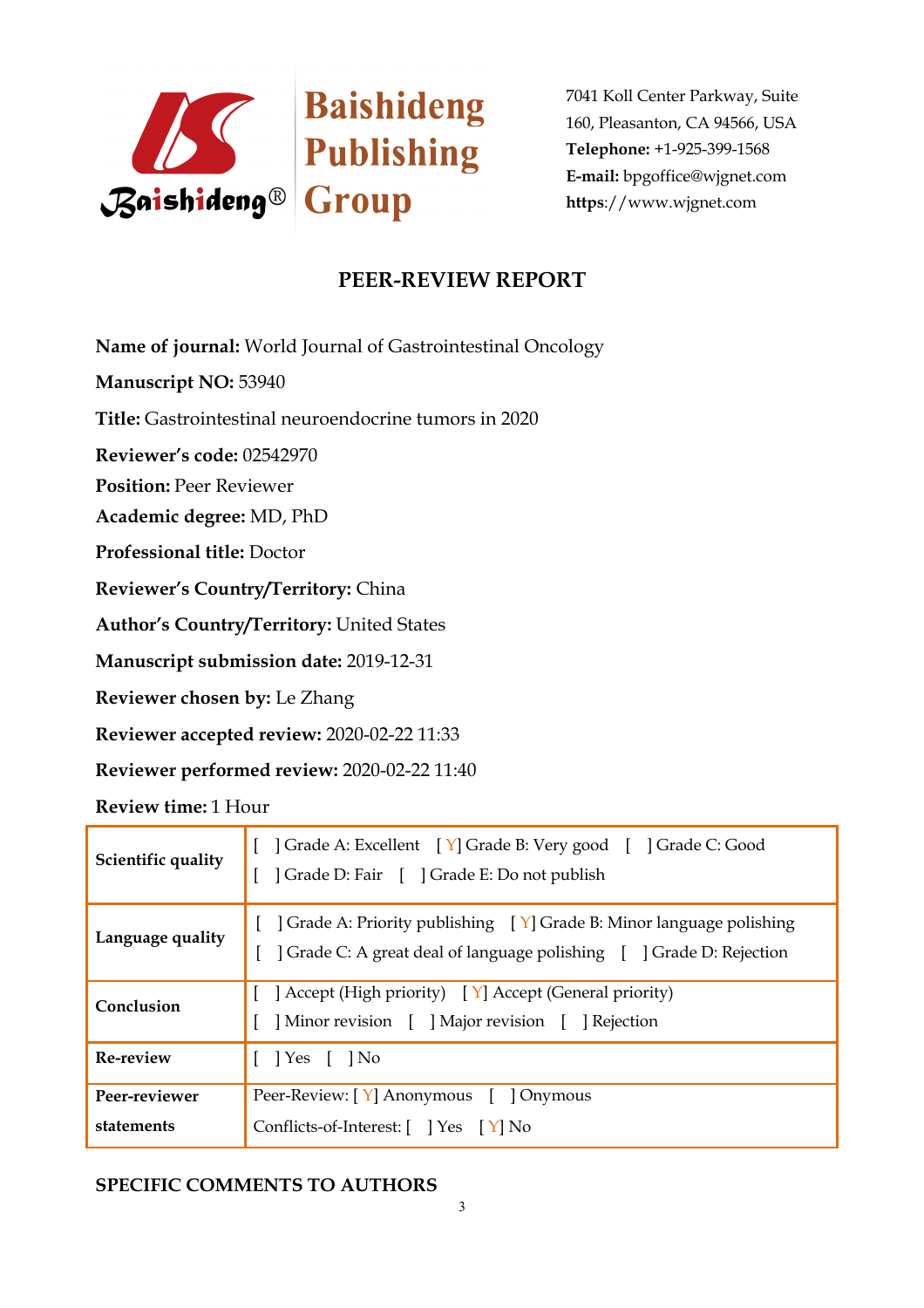

This paper make a reviewed for neuroendocrine tumors in the aspect of diagnosis , endoscopic ultrasound, serology of biomarkers, imaging studies and functional somatostatin scans. it would bring new information in this area.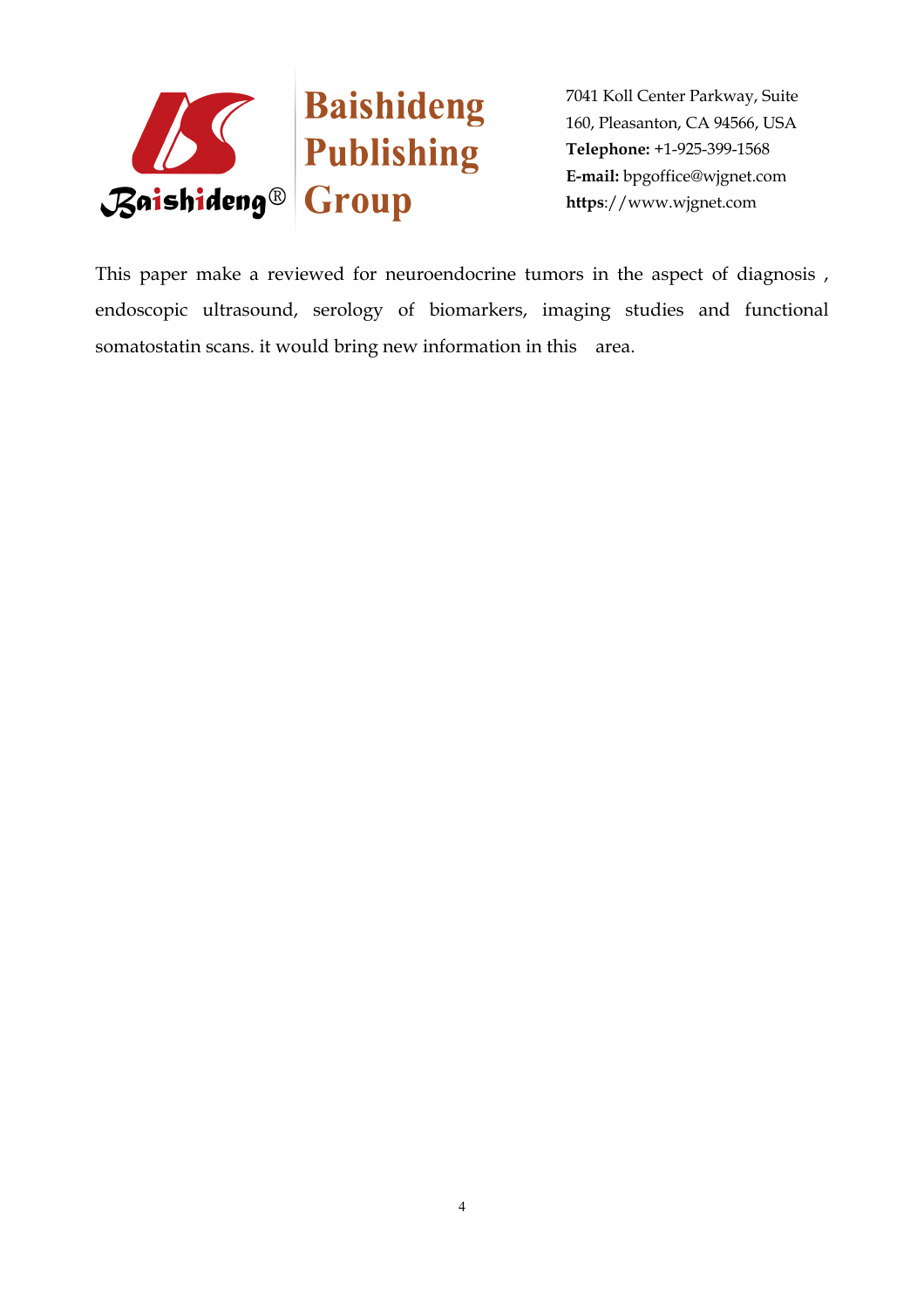

# **PEER-REVIEW REPORT**

**Name of journal:** World Journal of Gastrointestinal Oncology

**Manuscript NO:** 53940

**Title:** Gastrointestinal neuroendocrine tumors in 2020

**Reviewer's code:** 00004403

**Position:** Peer Reviewer

**Academic degree:** MD

**Professional title:** Doctor

**Reviewer's Country/Territory:** Italy

**Author's Country/Territory:** United States

**Manuscript submission date:** 2019-12-31

**Reviewer chosen by:** Le Zhang

**Reviewer accepted review:** 2020-02-21 18:00

**Reviewer performed review:** 2020-02-24 11:51

**Review time:** 2 Days and 17 Hours

| Scientific quality          | Grade A: Excellent [Y] Grade B: Very good [ ] Grade C: Good<br>  Grade D: Fair   Grade E: Do not publish                                                                                              |
|-----------------------------|-------------------------------------------------------------------------------------------------------------------------------------------------------------------------------------------------------|
| Language quality            | [Y] Grade A: Priority publishing [ ] Grade B: Minor language polishing<br>Crade C: A great deal of language polishing [ ] Grade D: Rejection                                                          |
| Conclusion                  | [ ] Accept (High priority) [ ] Accept (General priority)<br>$\begin{bmatrix} Y \end{bmatrix}$ Minor revision $\begin{bmatrix} \end{bmatrix}$ Major revision $\begin{bmatrix} \end{bmatrix}$ Rejection |
| <b>Re-review</b>            | $\lceil$   Yes $\lceil$   No                                                                                                                                                                          |
| Peer-reviewer<br>statements | Peer-Review: [Y] Anonymous [ ] Onymous<br>Conflicts-of-Interest: [ ] Yes [Y] No                                                                                                                       |

### **SPECIFIC COMMENTS TO AUTHORS**